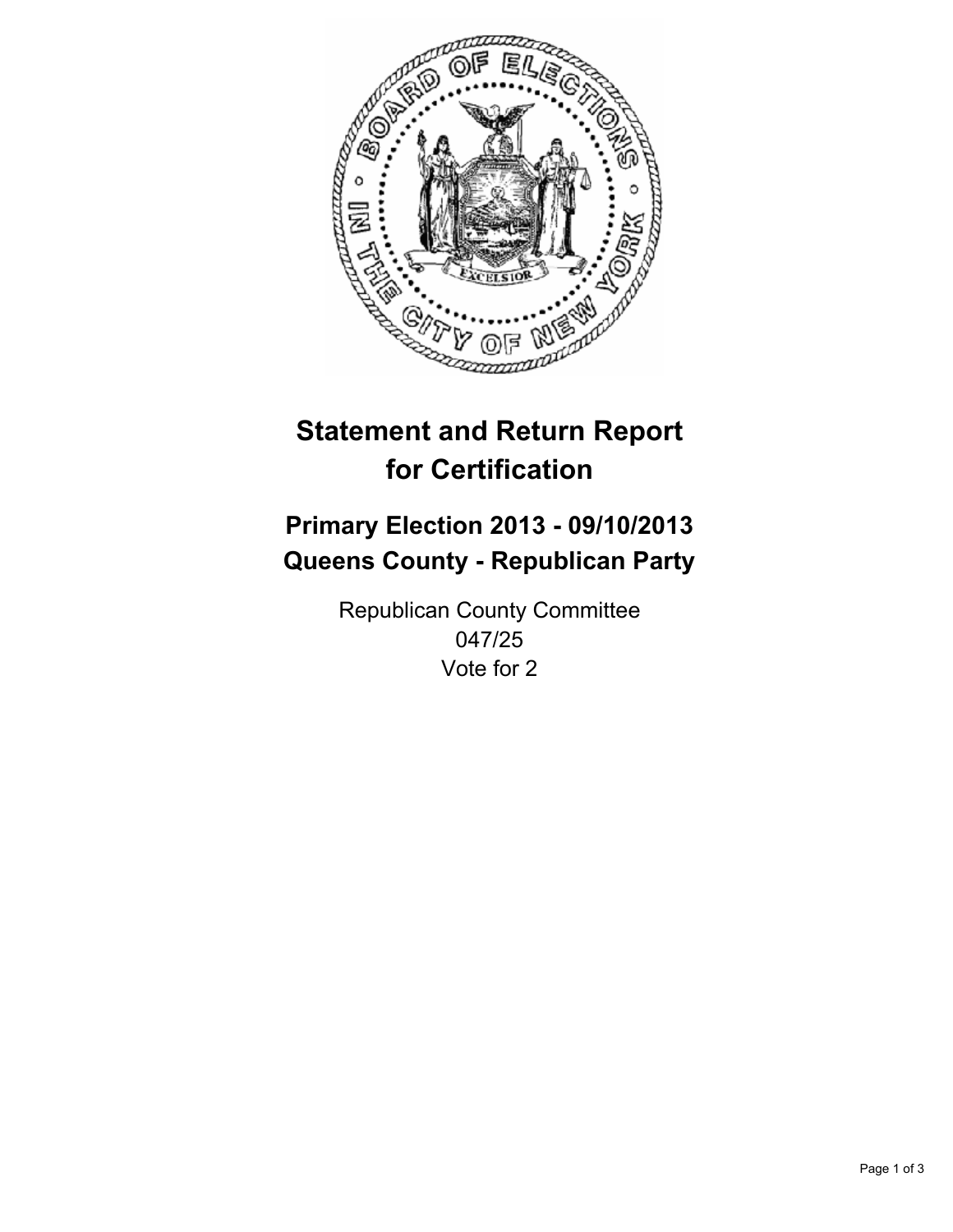

## **Assembly District 25**

| 2        |
|----------|
|          |
| 0        |
| $\Omega$ |
| $\Omega$ |
| 10       |
| 4        |
| 3        |
| 5        |
| 22       |
|          |